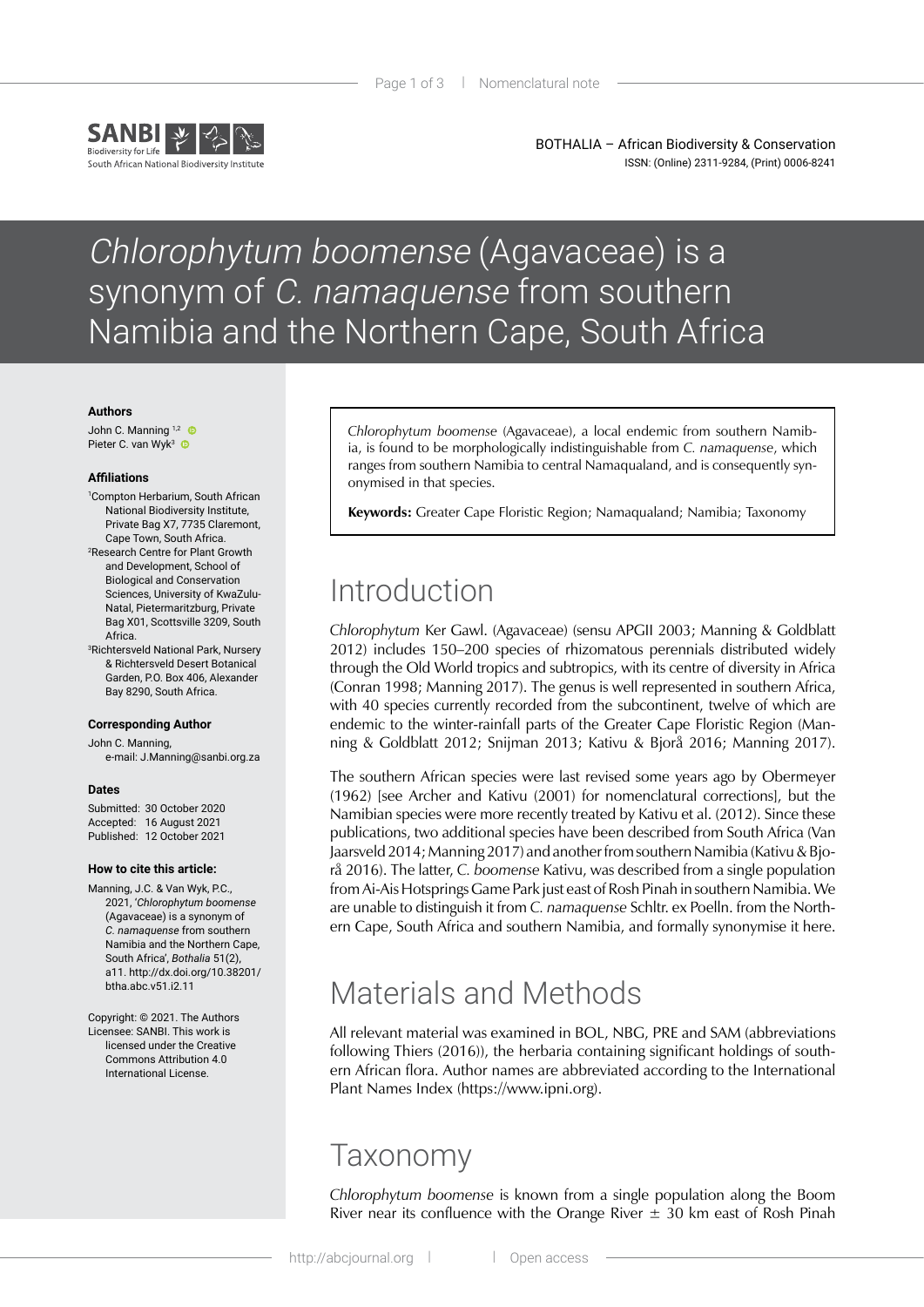|               | <b>Roots</b>                             | <b>Rhizome</b>                       | <b>Leaves</b>                                                                                        | <b>Inflorescence</b>                                  | <b>Pedicels</b>                                                            | <b>Tepals</b>           | <b>Filaments</b>      |
|---------------|------------------------------------------|--------------------------------------|------------------------------------------------------------------------------------------------------|-------------------------------------------------------|----------------------------------------------------------------------------|-------------------------|-----------------------|
| C. boomense   | Swollen<br>at base,<br>without<br>tubers | Short, with<br>fibrous<br>leaf bases | Subdistichous,<br>linear to<br>lanceolate,<br>$8-12$ mm wide,<br>glabrous                            | Simple                                                | Articulated<br>below<br>middle,<br>$± 9$ mm<br>long in fruit               | $10 \text{ mm}$<br>long | Sparsely<br>papillate |
| C. namaquense | Slender,<br>without<br>tubers            | Short, with<br>fibrous<br>leaf bases | Subdistichous<br>(in an elongated<br>rosette), linear<br>to lanceolate,<br>8-25 mm wide,<br>glabrous | Simple or<br>with $1$ or $2$<br>ascending<br>branches | Articulated<br>at or shortly<br>below<br>middle,<br>10 mm long<br>in fruit | $10 - 12$ mm<br>long    | Scabrid               |

**Table 1.** Summary of taxonomically useful characters in *C. boomense* (from Kativu & Bjorå (2016)) and *C. namaquense* (from Obermeyer (1962) plus additional specimens cited)

in southern Namibia. It was recognised as new through comparison with other species recorded from central and southern Africa, and was diagnosed against the tropical African *C. subpetiolatum* (Baker) Kativu on the basis of their similar roots, tapering to the tips, but is otherwise morphologically different from that taxon, and the two are evidently only distantly related (Kativu & Bjorå 2016). *Chlorophytum boomense* is otherwise unremarkable among the southern African members of the genus with pedicels articulated at or below the middle in having glabrous, subdistichous, linear to narrowly lanceolate leaves 8–12 mm wide, and a simple, racemose inflorescence of moderately large flowers with sparsely papillate filaments.

*Chlorophytum namaquense*, which was described from plants from Springbok in northern Namaqualand, was considered for a long time to be a relatively rare endemic from the immediate area (Obermeyer 1962) but is now known to occur more widely, ranging from Rosh Pinah in southern Namibia through the Richtersveld as far as Soebatsfontein in central Namaqualand, South Africa (Snijman 2013). It is diagnosed by its slender roots, elongated rosette of glabrous, lanceolate leaves to 25 mm wide with unthickened, sparsely setulose margins, and  $\pm$  simple raceme of moderately large flowers with scabrid filaments, and pedicels articulated near the middle (Obermeyer 1962). Although the roots were described as slender, Obermeyer (1962) suggested that they were probably soft and spongy when young, and this is borne out in more recent collections, which have slender, tapering roots indistinguishable from *C. boomense*. The similarity between these two species, as well the occurrence of *C. namaquense* in Namibia, was overlooked by Kativu and Bjorå (2016).

A summary of taxonomically useful features in the two species (Table 1) fails to reveal any significant differences between them and we accordingly reduce *C. boomense* to synonymy.

### Nomenclature

- **Chlorophytum namaquense** *Schltr. ex Poelln.* in Berichte der Deutschen Botanischen Gesellschaft 61: 207 (1943). Type: South Africa, Northern Cape, Springbok (2917): Namaqualand, Vogelklip, (–DB), Oct 1897, *Schlechter 11295* (B†, holo.; PRE, iso.!).
	- *Chlorophytum boomense* Kativu in Kativu and Bjorå in Plant Ecology and Evolution 149: 342 (2016), *syn. nov.* Type: Namibia, Chamaites (2717): Ai-Ais Hotsprings Game Park, Orange River Mountain (Boom River), (–CC), 12 Sep 2012, *Nanyeni 380* (WIND, holo.–image!; SRGH, WIND, iso.).

### *Additional representative specimens examined*

Namibia. **2717 (Chamaites):** Rosh Pinah, hills E of Danimub Reserve, (–CC), 4 Sept 2000, *Bruyns 8871* (NBG).

South Africa. NORTHERN CAPE. **2816 (Oranjemund):** Richtersveld National Park, (–BB), 7 Nov 1995, *G & F Williamson 5841* (NBG). **2817 (Vioolsdrift):** Kliphoogte, (–CD), 11 Sept 1929, *Herre STE11482* (NBG); Kouefontein, (–CD), 15 Aug 1979, *Van Berkel 108* (NBG). **2917 (Springbok):** Kourkammaberg, (–CD), 25 Aug 1999, *Desmet 266* (NBG); Spektakel, (–DA), 9 Sept 1950, *Barker 6729* (NBG); 3.5 km E of Nababeep and 1.5 km N of Divide Copper Mine, (–DB), 18 Aug 1987, *Hilton-Taylor 2104* (NBG); 10 mi [16 km] N of Komaggas, (–DC), 4 Sept 1951, *Compton 22799* (NBG); Misklip [Mesklip], (– DD), 28 Aug 1935, *Compton 5869* (NBG); 25 Aug 1941, *Barker 1883* (NBG). **3017 (Hondeklipbaai):** Boskloof, Kookfontein farm, 10 km NE of Soebatsfontein, (–BA), 2 Sept 1986, *Hilton-Taylor 1346* (NBG).